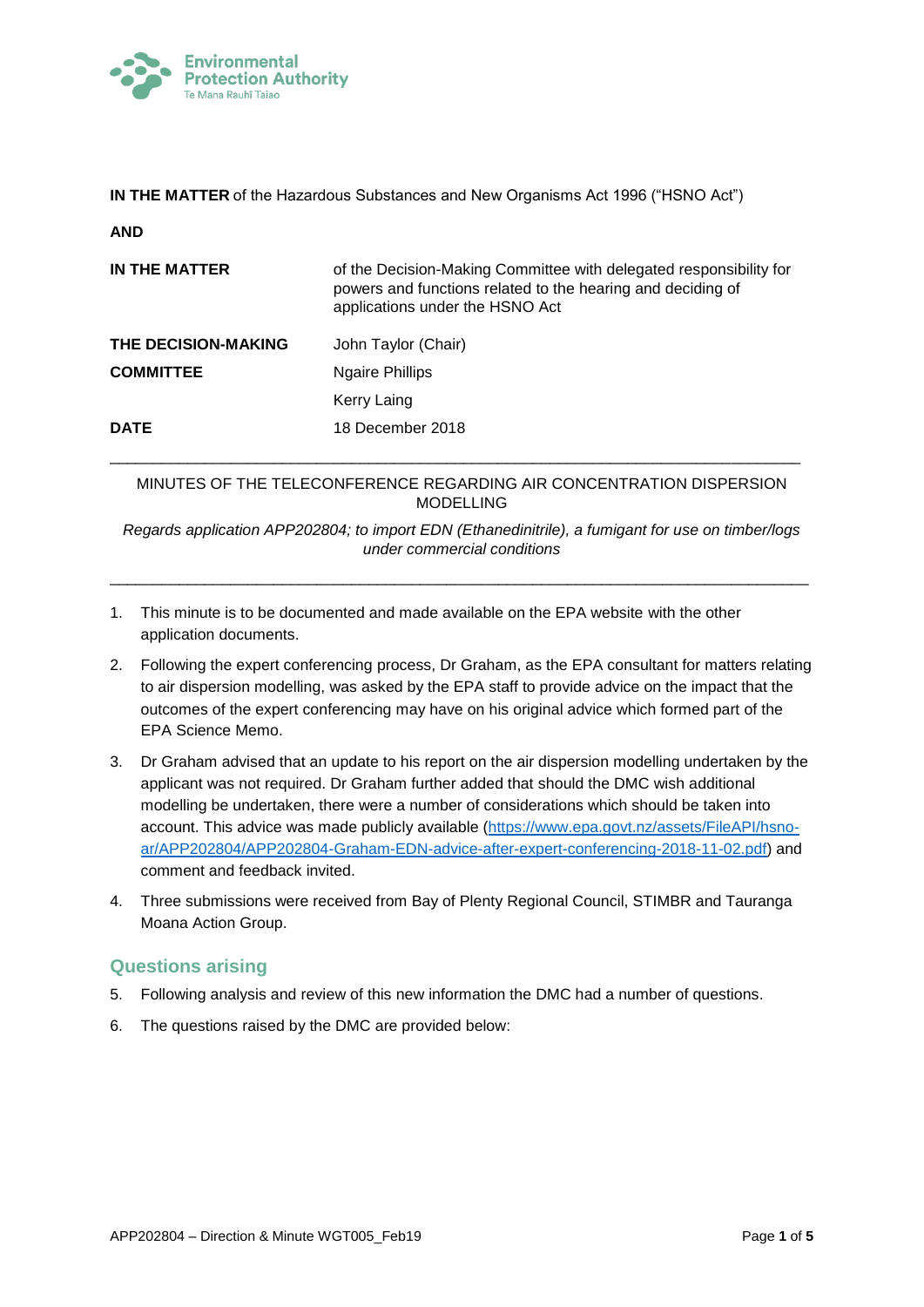From: Sent: To:  $C_{\mathbb{C}}$ Subject:

Tuesday, 11 December 2018 6:52 PM

APP202804 EDN (Ethanedinitrile) further questions regarding air dispersion modelling

Please find below a list of questions and comments the DMC have in regards to the outcome of the expert conferencing, specifically the air dispersion modelling of EDN.

### EDN application - questions on air dispersion modelling

Before deciding whether there needs to be further modelling undertaken and if so what, we need to have a better understanding of what has already been done and how. Therefore a number of comments or questions are posed below that either Bruce Graham or perhaps only Dennis Hlinka can answer. In particular, a fundamental question is the relationship between what has been modelled and what happens in practice on the port as there are many assumptions in the modelling.

Note comments below use piles and stacks as in the air dispersion modelling reports.

- 1. In Bruce Graham's original comments he said that the modelling should have been done with a volume source. There is no comment on this in the Joint Witness Statement (JWS). Was it concluded this would not make a difference/was unnecessary or easier to do further work on the same basis as existing? Was there any discussion on alternative models that could have been used?
- 2. In (JWS) paragraph 6, it states that 'the results for multiple piles are approximately double those of a single pile, which is primarily due to having two adjacent piles ventilated within the same hour. Other than that the contours show only minimal overlap between the three different groups of log piles'. This indicates that the use of the term 'multiple piles' is potentially misleading as the ventilation from sets of piles at different locations are essentially independent and it is irrelevant if there are 10, 20 or 30 piles - the results are essentially for 2 piles. It also brings into question the random nature of start and thus ventilation times. Using the postulated scenario that there are 2, 4 or 6 fumigations/hour over 5 hours it means the first fumigation occurs between 7am and 2pm and the others are fixed by this. The random start times are for ventilation.

Should consideration be given to ventilation of more than 2 piles/hour within a particular set and whether the findings are also true at shorter time periods.

3. What is meant by a 1hr and 24hr average and how are they derived?

At the hearing and in the JWS (paragraph 4) the question was asked regarding why the 24hr average was higher than the 1hr average. In both instances the answer provided was that it was related to the high proportion of zero values in the hourly results. There is not a great difference between the 1hr averages and the 24hr averages so would have to conclude a fair proportion of zero values in the 24 hr average data set also. How do the zero values arise and why there are so many of them and what effect do they have on the percentile calculations? This is borne out by Bruce Graham's concern that the 95<sup>th</sup> percentile may be an underestimate of exposure values. There is also a concern around shorter time intervals, which are particularly relevant for port workers. Why are there no modelling results for intervals less than 1 hour?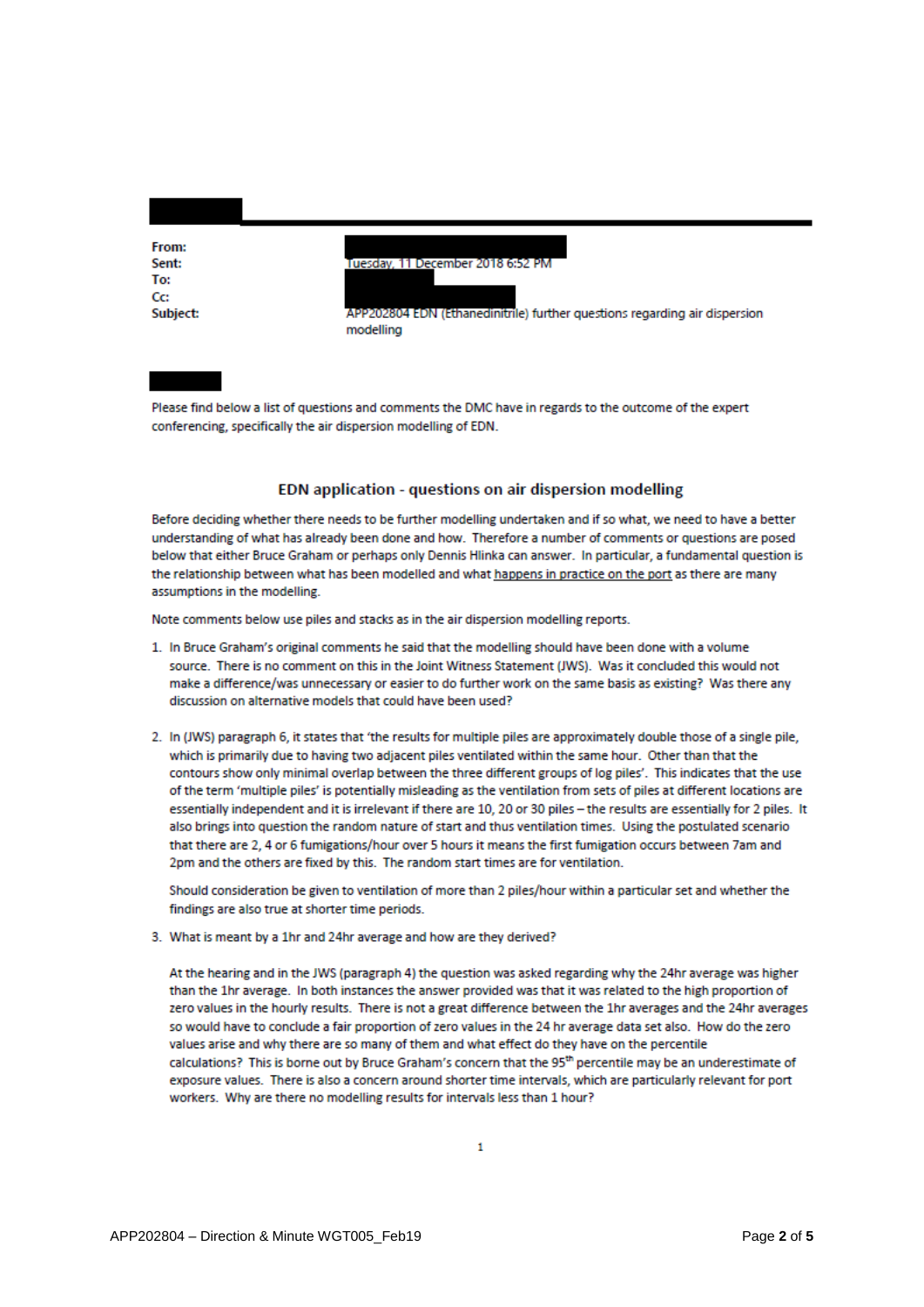- 4. Also in JWS (paragraph 4) -with 5 years of meteorological data available not able to follow why it was considered necessary to do 40 simulated runs. Why was this done and how (particularly relevant to multiple stacks and time of day for fumigation and ventilation) and how does it affect the results?
- 5. In considering the array of receptors for the multiple pile fumigations is this a fixed set irrespective of which pile is being ventilated and what the wind direction may be? As an example, if the northern most pile in a set of 10 is being ventilated and the wind is blowing from the north, then the closest receptor downwind is more than 60m away. It is likely that not much of the dissipating EDN will move in a southerly direction due to the barriers in this direction but will flow in other directions. How is this determined?
- 6. The related question is how does the model deal with the fact that upon ventilation (an air/EDN mixture that is not buoyant and modelled as releasing at half the stack height) deal with the fact that there is a wall 1m away and the wind direction may be directly towards the wall?
- 7. Modelling assumes all the EDN is vented within the first hour. How is this dealt with? Is there an assumption that there is a linear decrease in concentration from that assumed at the initiation of ventilation to zero after 1 hour, some other rate of decrease that assumes more rapid decrease at shorter times and a slowing decrease towards the 1 hour mark or something else?

Thanks and I look forward to receiving a response in due course.

Best,

John

| John A Taylor PhD |  |
|-------------------|--|
|                   |  |
|                   |  |
|                   |  |

7. The questions from the DMC were forwarded to Dr Graham on 13 December 2018 and Dr Graham was then asked to attend a conference call with the DMC on 18 December 2018.

### **Teleconference – 18 Dec 2018**

- 8. The meeting was attended by Dr John Taylor (Chair), Dr Ngaire Phillips, Dr Kerry Laing, and Dr Bruce Graham (the EPA consultant for matters relating to air modelling).
- 9. EPA staff assisting with the applcaition were also in attendance.
- 10. Dr Graham opened the meeting with an overview of air dispersion modelling in general and the AERMOD Modelling System.
- 11. Dr Graham provided a handout, appended to these minutes.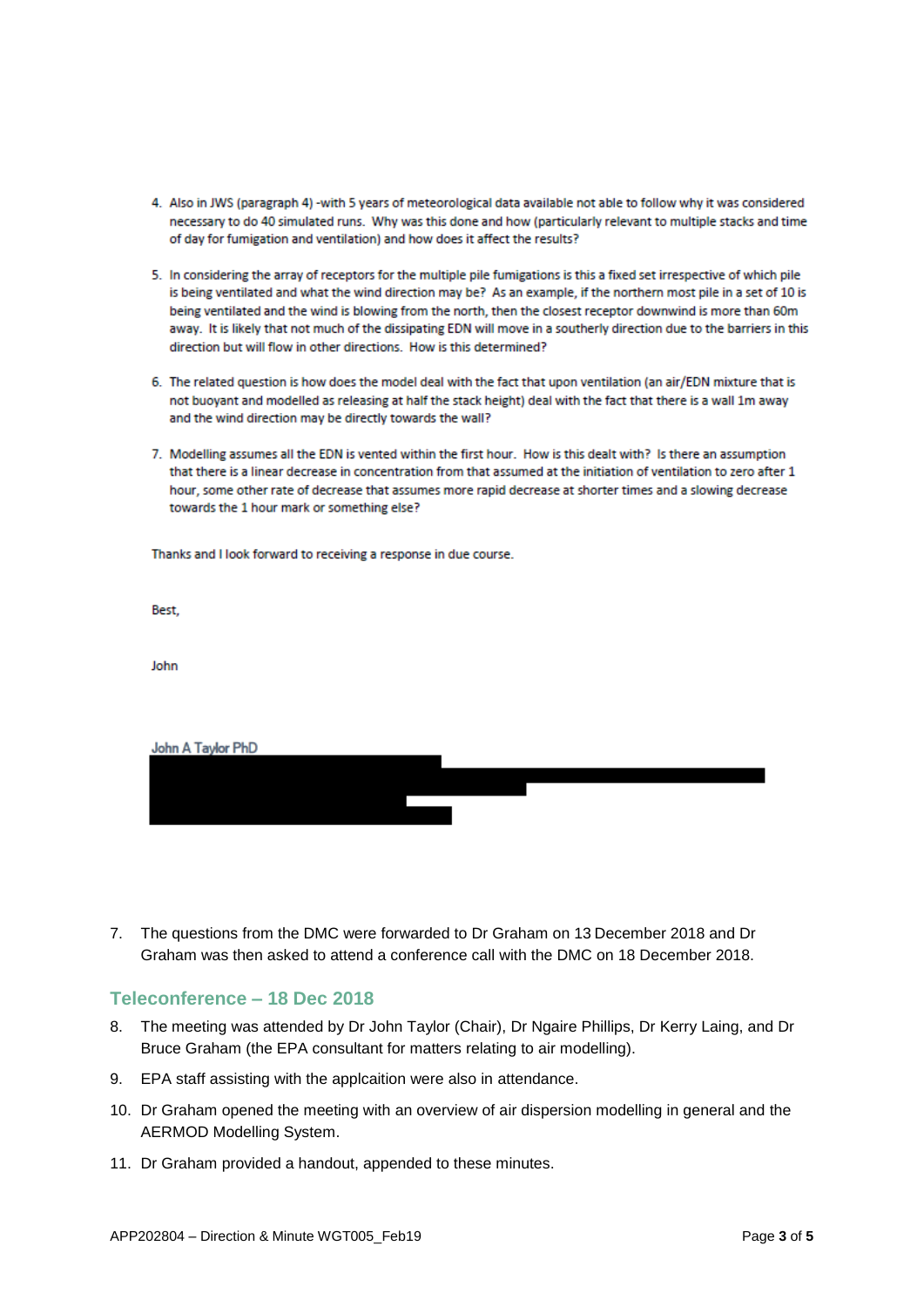- 12. AERMOD is a steady-state plume model. Further information on this model can be found **[AERMOD Modeling System](https://www.epa.gov/scram/air-quality-dispersion-modeling-preferred-and-recommended-models#aermod)**
- 13. A summary of the key points in relation to the overview of Aermod modelling are provided below:
	- a. The model is not designed for picking up variability so it would be important to either factor in variability, or to take the worst case scenario
	- b. The modelling is not considered suitable for estimating worker exposure, and a different approach would be required to pick up short term and acute exposure
	- c. Models can be refined repeatedly, with different input values, and still produce high uncertainties due to the nature of the dependency between those input values and representative real world use scenarios.

## **Response to Questions – Discussion**

In addition to the notes below capturing more of the general discussion, Dr Graham has provided (on 29 Jan 2019) a written summary of his responses to each question, appended to these minutes.

### 14. Question 1

Modelling using a volume source may have been preferable over the use of an area source (as was done for this application). Both however are equality valid, and have their own limitations.

While alternative Gaussian dispersion models exist any model used would be based on the same underlying parameters and input values and similar alogorithms. Any other alternative would mean starting afresh and the experts agreed that any further modelling should use AERMOD

A summary of response has also been provided by Dr Graham (appended).

### 15. Question 2

Dr Graham stated that it took 10-15 minutes to remove a tarpaulin, and 4-5 piles could be uncovered in one hour, however, generally these would usually not be adjacent. It was estimated that up to 30 piles could be uncovered in one day. Dr Graham noted that for some of the monitoring undertaken on methyl bromide fumigations, that up to five piles could have a cumulative effect, but the sixth pile would be too far away in distance and time.

A summary of response has also been provided by Dr Graham (appended).

### 16. Question 3

The model only illustrates scenarios at an hourly interval so this modelling is not considered suitable for estimating worker exposure within shorter periods. A different approach would be required to pick up short term and acute exposure. In order to determine worker exposure in a representative and accurate manner, good quality monitoring data from a field trial is therefore highly desirable.

It was noted that the Applicant had provided monitoring data from the field trial carried out in Tokoroa however that there were some concerns over the quality and reliability of that data.

Given the nature and limitations of any form of modelling, regardless of which model is utilised, the level and degree of uncertainly associated with that modelling will always be significantly higher than